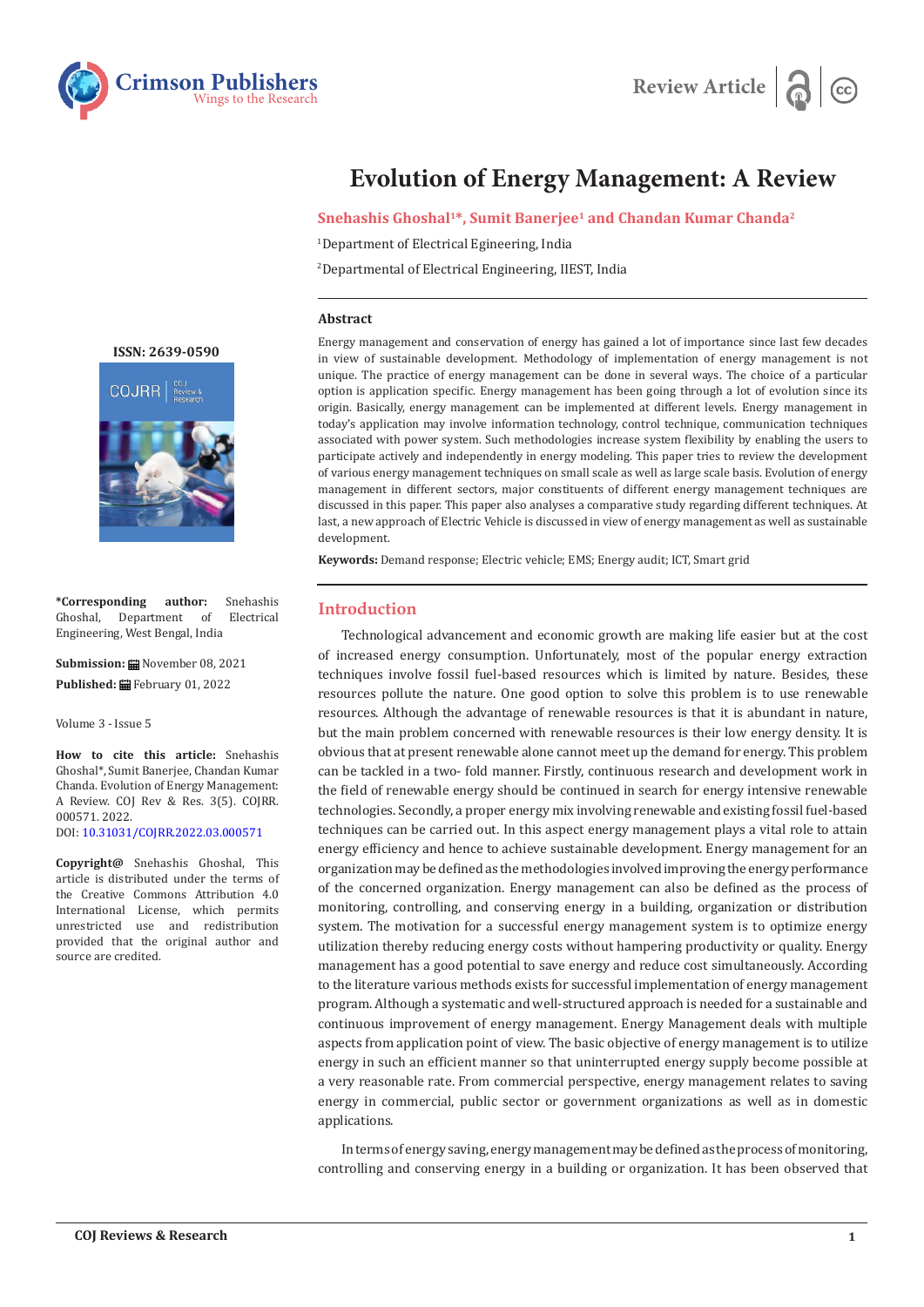energy management can be successfully implemented through two different levels such as demand side management and load side management. Demand side management is also known as utility side management in which utility companies ensure that their system is flexible enough to take care about a significant amount of load powered by renewable resources. Load side management involves management and control of energy at personal level.

Successful energy management program should involve the following: commitment from senior managerial level, energy policy of the organization, energy strategy, action plan, organizing energy management, regulatory compliance and incentives, investment, procurement, metering, monitoring and targeting, identifying opportunities, organizational culture and proper communication. Earlier, load side management was popular for larger buildings. But recently home energy management has become a matter of significant importance with proper monitoring and result- driven approaches.

# **Energy Management is the Tool to Conserve Energy**

Implementation of proper energy management scheme leads to fulfill the following reasons: conservation of energy which directly affects energy prices, emission targets etc. conservation of energy is required to reduce environmental damage. Secondly, this will curtail the dependency on the fossil fuel which is very limited by nature. In August 2011, ISO 50001 [1] Standard regarding Energy Management was released. This establishes a framework for industrial plants, commercial, institutional, and governmental facilities to manage utilization efficiency of energy. The process is shown on the following diagram (Figure 1). Energy management has gained attention of the researchers recently.



Figure 1: ISO 50001 specification for energy management [1].

Broadly, energy management research can be divided in three different sectors. Firstly, research related to small scale, as in individual building or organization. On the other hand, second part includes studies related to large scale systems as in the case of Smart Grids. The third part which is of very recent interest is application of Electric Vehicles (EV). Though, Electric Vehicles can be treated as an integrated part of modern Smart Grids. Javieda et al. [2] conducted a research work to implement energy management program in manufacturing industry in Germany to increase energy efficiency. They analyzed that implementation of energy management consists of the following:

- A. Properly defining the energy management problem
- B. Implementation of the concerned energy management problem
- C. Controlling of energy management proposition.

This research work noted that implementation of energy management is for the benefit of both for the companies as well as for the society. Main objectives for energy management are supply security, economic efficiency, and environmental protection. Individual companies should focus on energy management practices to implement related measures and to establish energy management system. They also noted few barriers for adopting energy management protocol such as employee awareness, behavior and motivation, know-how of financial resources etc. different standards exists about implementation of energy management program. However, they cannot provide any general guidance about specific structure or method to implement energy management program in general. The mentioned research showed a multi-stage model for implementing energy management with multiple starting and ending point options. Motivation of the said research was to make optimal use of available resource and existing expertise in the companies.

Lee et al. [3] conducted a review-based study to figure out energy savings in different energy management systems. They took a part of research studies from Science Direct online (SDOL) published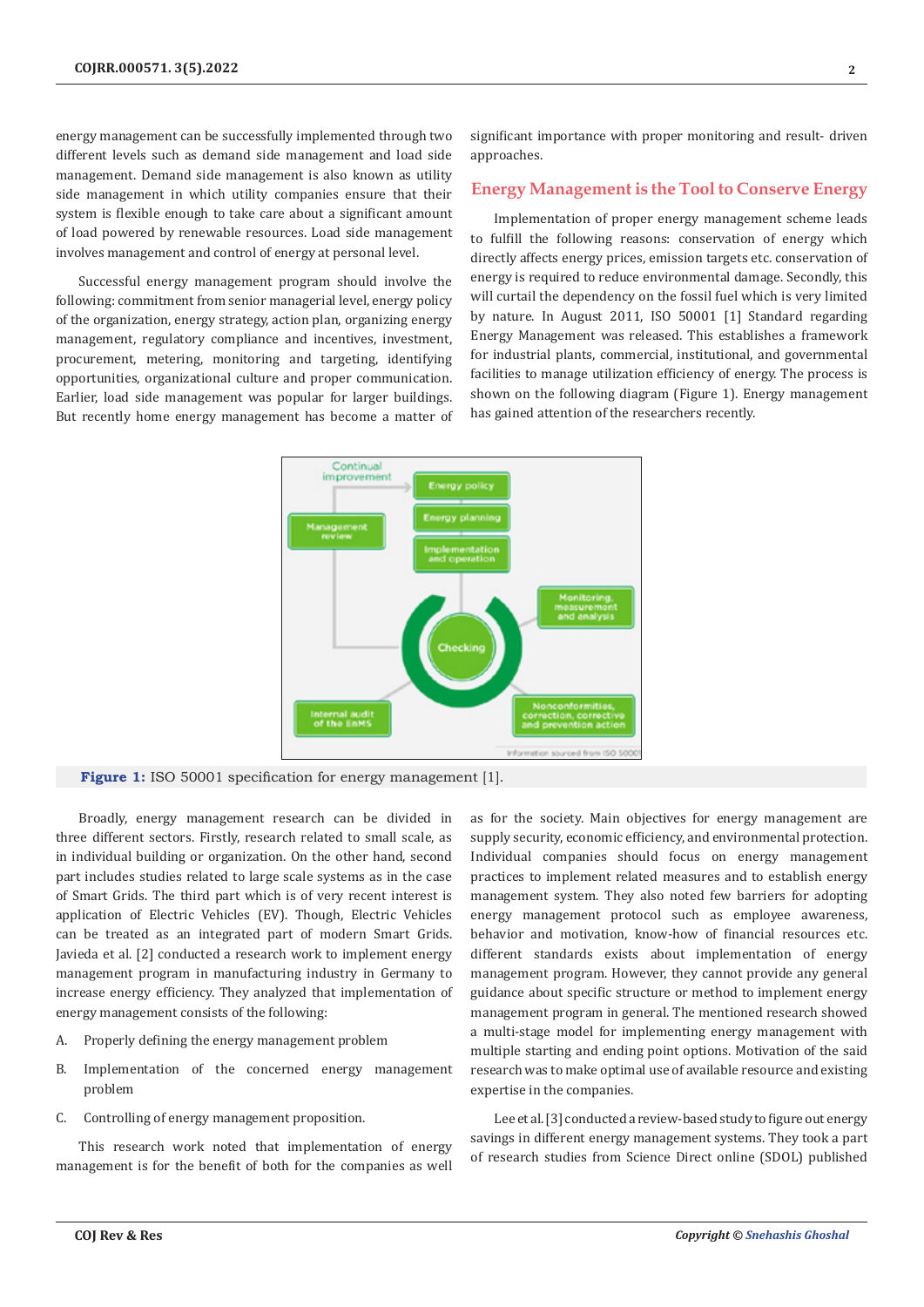between 1982 to 2014 and IEEE Xplore (IEL online) mainly focusing on electrical and power electronic fields in between 1907 to 2014. In this research, energy management and saving effects of various Energy Management Systems (EMS) was considered. These include EMS industrial, company and factory Energy Management System (I/C/F) as well as Building Energy Management System (BEMS). Observation from this research is summarized below:

- i. For successful implementation of energy management in I/C/F, the management plays a vital role. The nature of manufacturing sector should be changed to consumer-oriented from presently existing production driven orientation. Although energy savings was decreased from 18.89% in 1975 to 10.35% in 2013, the production efficiency was increased up to 50%.
- ii. In case of BEMS, control scheduling, tariff and load control and smart home concept uplifted energy savings from 11.39% to 16.22%.
- iii. Distributed sensors and controllers were used as a common platform in both BEMS and I/C/F EMS. Combination of facility operation and human behavior improved the production efficiency.
- iv. In case of EMS for HVAC system, adaptation of proper feedback in terms of human intention, human interaction combination management of facility operation and human behavior by smart appliances noted highest energy savings of about 46.49% which was thrice than the average value of 14.07%.
- v. Variable frequency control is the most energy efficient method for variable speed control in case of industrial motors. The average energy saving ratio was reported as 16.66% and the highest data one was reported as 40-50%.
- vi. Main function of EMS for lighting system was optimization function by optimizing light intensity and reducing application artificial lighting during daytime for an effective energy management. Energy savings by such method was reported as 50%.

 Future trend of EMS lies in human intention feed-forward control, smart grid and combination with production management.

Muller et al. [4] conducted a study to enable energy management for planning of energy-efficient factories. In this research, interaction between energy management and factory planning was studied. Similar research by Pav et al. [5] in European aerospace sector also supported the work from Muller et al. [4]. Further they observed that further improvement on energy management may become vital by creating a more prominent link between the corporate vision and plant objective. Dzene et al. [6] conducted a study on implementation of ISO 50001 to achieve sustainable energy action plans. This study focuses on implementation of sustainable energy action plans of Saldus municipality, Latavia with the guidelines prescribed by the aforesaid standard. These two-research works followed the choice of particular methodology among several existing ones depending on the size of municipality, existing organizational structure, present knowledge and capacity, availability of human and financial resources [7,8]. In this research, energy management was simplified by adopting four main stages such as: system development or planning, data collection, data analysis and conclusion and change of action. This study concluded that Sustainable Energy Action Plan or SEAP was very useful in view of ISO 50001 to achieve sustainable development in municipal sector at Latvia.

As already mentioned, broadly energy management research works are classified in two main classes. One is small scale implementation of energy management whereas the other is concerned with large scale applications. In this paper, section two analyses about energy management methodology in small scale applications. Section three is discussing about energy management in large scale applications. In this section a discussion on recent topic of electric vehicles is also discussed.

#### **Energy Management in Small Scale Installations**

Recently, energy management in homes has gained a lot of interest particularly with the help of digital platforms. There exist several methodologies for achieving smart home energy management systems such as demand response or demand side management. One good alternative is Smart Home Energy Management System (SHEMS). Application of these methodologies may involve information technology, control technique, communication techniques associated with power system. Such a system enables the user to participate actively and independently in energy modeling. But drawback of such an approach is that multiple end- users practicing energy management at the same time may introduce sudden peak and hence instability within the system. Such methodologies are applicable in individual households, commercial establishments etc. Smart home energy management has found its usefulness in energy sector recently and is developing at a very good pace. Development in science and technology helps to build a flexible grid concept enabling the end-users to participate actively. This evolution of smart grid over traditional power grid encourages the users to take part in energy modeling [9].

The main objective of smart energy management based on single unit or small-scale installations is to monitor, optimize and control the utilization of energy [10]. An alternative noble approach is to increase the flexibility of demand side resources i.e., the loads. This can be achieved by controlling the appliances of the consumers. So, it requires application of ICT (information and communication technology), different sensors and SCADA (Supervisory Control and Data Acquisition). Advance metering instruments are also applied to keep track bidirectional power flow [11]. Main factors under consideration in smart home energy management system are demand response, demand side management and load shifting [12]. With the help of demand response consumer participation to demand modulation with communication to the system operator is enabled [13]. Though HEMS (home energy management systems) refers to optimistic solution for simple but efficient energy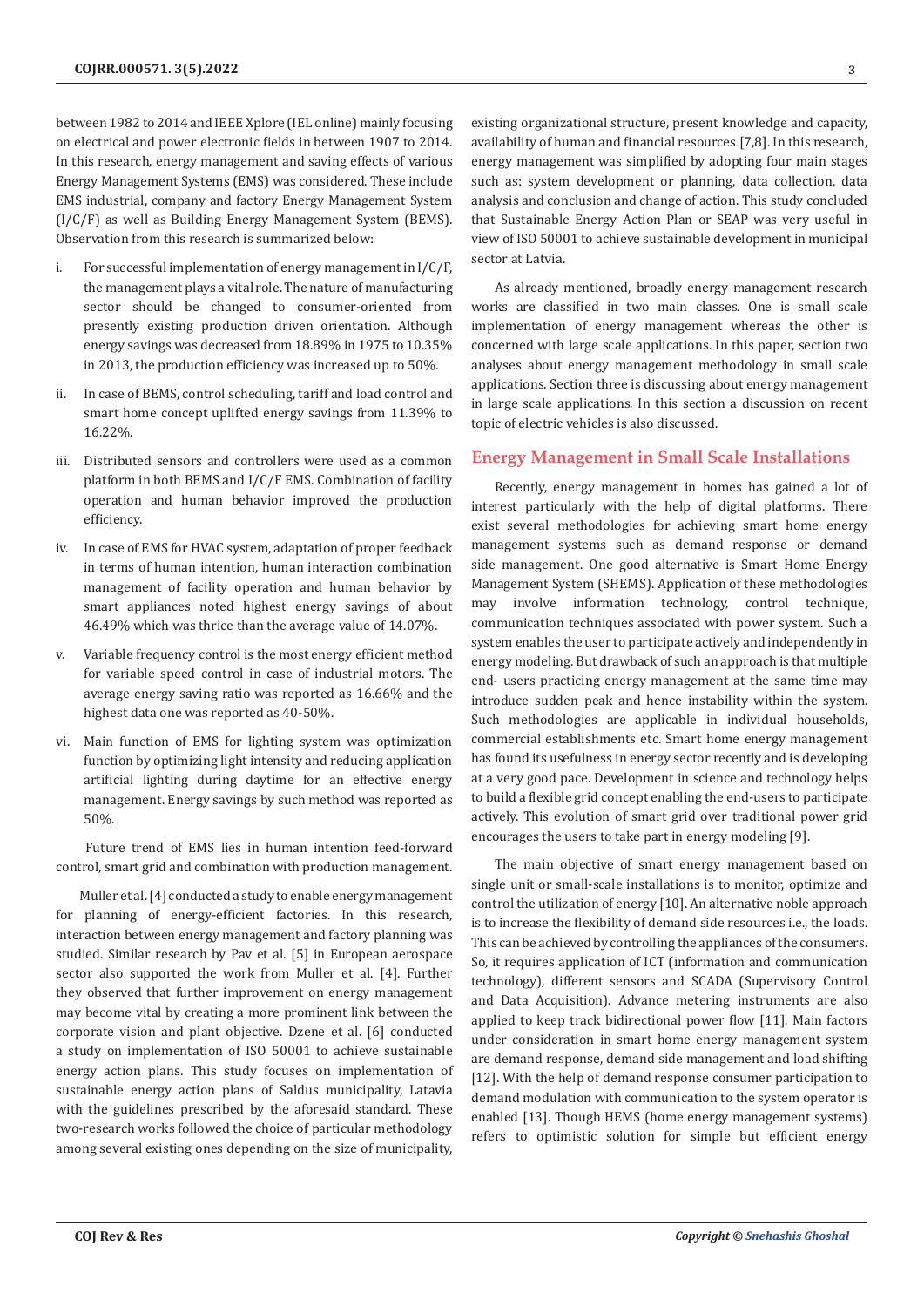management in smart homes, yet uncoordinated arrangement may lead to instability due to sudden peaks [14]. To avoid such a situation, proper coordination mechanism for smart homes was studied [15- 17]. For proper modeling of load for the consumers, psychological and economic behaviors for them are required to be analyzed [18]. In [19] an investigation was carried out to study socio-economic behavior of consumer. Another study categorized household loads into different classes and studying their effect by adopting various DR methods [20-22]. Another advantage of such a technique is that it can be effective on momentary peak minimization.

DR algorithms for residential sector with latest scheduling methods and communication techniques were studied in [23]. A study was carried out about multiple DR programs with a focus on their interaction with Renewable Energy Resources [24]. For efficient implementation of energy management program in smart buildings, Rocha et al. carried out a study with an optimized model of dynamic temperature set points that take care about heating and cooling system operations [25]. In [26], energy management in multiple households with proper coordination mechanism was studied. Yalcinates et al. [27] reported that shifting of working hours of commercial buildings earlier about 1hr could result of reduction of monthly electricity rates by 1-3%. They also proposed a thermal storage for air conditioning purposes.

#### **Constituents of HEMS**

Constituents of smart home energy management system can be categorized as per the following:

- 1. Smart measurement system
- 2. Sensor mechanism
- 3. Information and communication technology
- 4. Smart appliance
- 5. Energy management system

 Application of proper measurement system is very important criteria of HEMS. The objective of such a part is to monitor and control various parameters. For residential buildings gas, water and electricity meter are main measuring devices [28]. The interaction between end-users and the utility within a smart grid system is enhanced by real time data processing with the help of bi- directional communication through Advance Metering Infrastructure (AMI) [11]. A measurement system not only requires efficient meters for accurate measurement purpose, but also proper sensor arrangements located at suitable places are also essential. Sensors for detection of current, voltage, temperature, motion, light intensity or occupancy inside a room are required to be monitored [29]. Special purpose sensors monitoring health, smoke etc. can also be implemented to fulfill the purpose regarding smart monitoring. These sensors are embedded at different locations and send a signal to a centralized monitoring system [30].

Proper and accurate measurement requires effective transmission of data from the location of sensors to the monitoring point. This is possible by effective interaction between different sensors, meters and devices to the controlling unit. In this respect Information and Communication Technology (ICT) plays a vital role. Several domestic appliances can be integrated through either wireless or wired communication protocol [31]. The Transmission & Distribution (T&D) system can be integrated with SCADA and various temperature or other sensors for proper data acquisition. In demand side management installation of smart meter can help in achieving energy efficiency. A smart meter is such a measuring instrument which aggregates the net amount of power passing through it. This can be adjusted for the user in such a fashion that the net inflow of power from grid or power injected by the user to the grid is adjusted and balanced amount is paid by the customer. This is also known as advanced metering infrastructure [11] which enables better monitoring and control of energy resources.

Measurement devices can be made to work smart by applying a suitable control technique to the appliances, thereby making them smart appliances. Smart appliances encourage the customer to control their energy usage in an energy-efficient manner. The appliances can be monitored through integrated intelligent and communication systems. Considering the working characteristics, usage pattern, end-user preferences and comfort levels, household appliances are categorized under following three classes such as baseline loads (not controllable), burst loads (fully controllable) and regular loads (partially controllable) [22]. Baseline (must run) loads are those appliances which cannot be controlled through any program like lighting, computers, fans etc. Usage of these types of loads is dependent only on end-user behavior without any specific time interval of operation. Burst loads are schedulable loads having a specific operating time interval. As the name implies such a load nature can be shifted to a desired time interval. Washing machine and cloth dryer combination is a good example of such a load. By adjusting the time of operation of these two cycles, energy efficiency is achieved [32,33]. Regular loads are affected by environmental conditions generally. Their working is totally controllable. Thermal loads such as electric water heater, space heater, geysers, air conditioner and refrigerator are treated as regular loads [34,35]. Generally, different customers possess different habit of energy usage. So, for proper energy modeling of residential sector various parameters should be kept in mind which may include energy usage pattern, house occupant, nature of the concerned climatic zone, economic condition of the users etc. [36]. It is mentioned worthy from the above discussion that the grouping of the household appliances helps in achieving the control of the concerned appliances.

The last and most important part of HEMS is energy management system. There is not any specific model as several modeling techniques and software platforms are used by different developers. An energy management system decides about controlling and monitoring of appliances to achieve energyefficiency. It may include the feature of scheduling and forecasting of loads and may include the control of Distributed Energy Resource (DER) also, if any.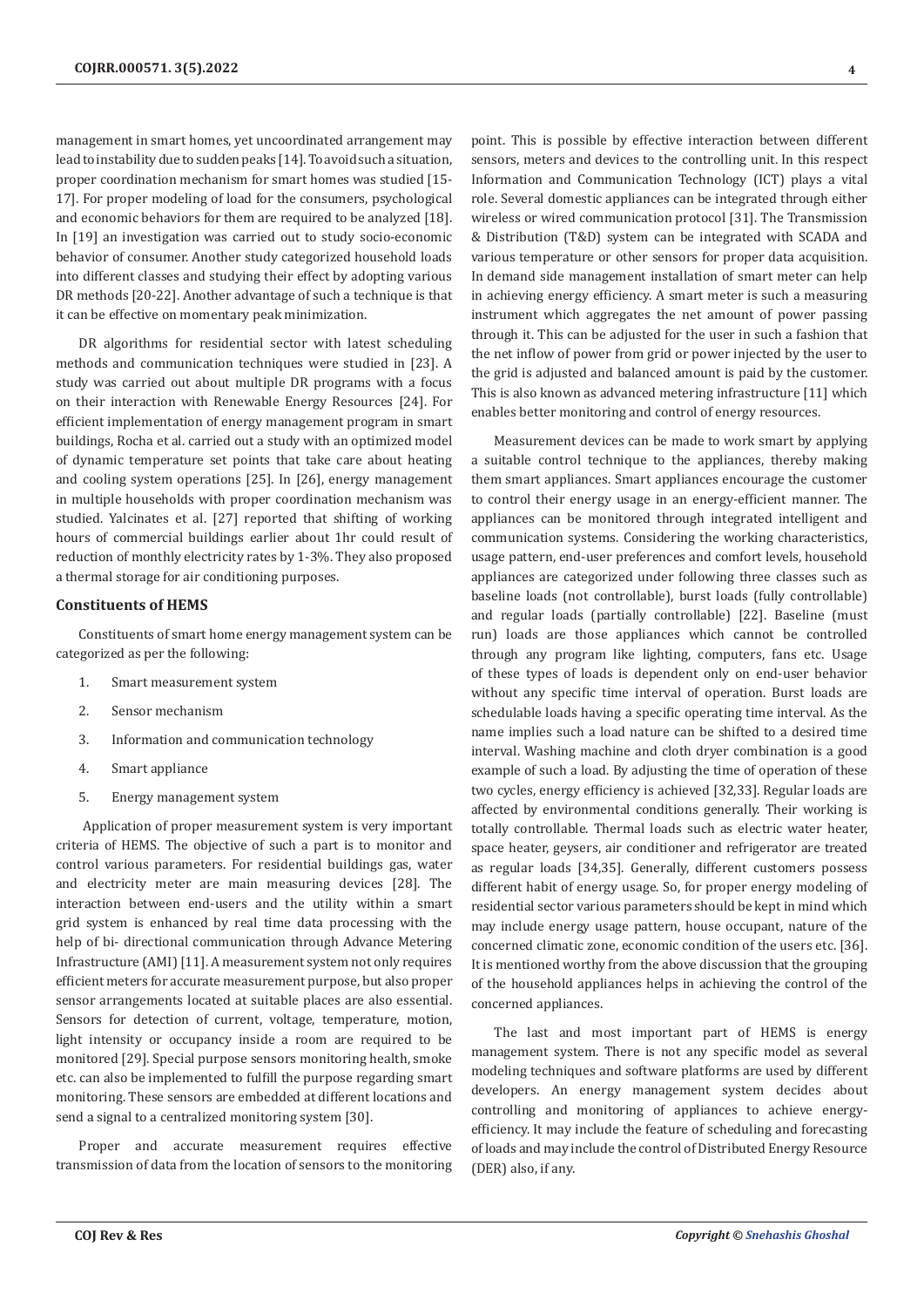#### **Development in the field of HEMS**

HEMS or home energy management system is a growing trend over last few decades to achieve energy efficiency. The concept of home energy management system is derived from the energy management system for household applications. The development started with very old temperature control system. In the era of energy crisis during 1970, deficiency of energy forced to imply renewable resource extraction techniques as well as establishment of various energy management techniques. Since the beginning of this millennium, application of personal computers has revolutionized this field. Development in the field of instrumentation and application of SCADA and different ICT protocols with wireless or wired technology has contributed significantly to enrich HEMS. Generally, the techniques adopted for energy management in residential sector is different than the existing energy management principles in T&D networks. Continuous development in the field of embedded system makes it possible to replace heavy and bulky solid-state devices with small and compact chip-based systems. Basic objective of HEMS is to reduce cost without sacrificing the comfort level. Generally, an effective HEMS addresses data monitoring, data logging, instrument controlling, device management and activate alarm if necessary.

#### **Trend and future of HEMS**

Concept and implementation of HEMS has become a great concern globally. Basically, adoption of any HEMS technique increases the flexibility of a smart grid system. However, the nature of development is different in different parts of the world. In Asia Pacific, implementation of energy management is generally carried out by an integrated interaction between local generation and emergency system. Generally, these systems are standalone by nature and mainly focuses residential sector. However, few developed countries adopted energy policy in PPP model for commercial as well as industrial sector. On the other hand, Europe, USA, Australia and New Zealand devised large-scale based smart techniques. HEMS in such countries are mainly utility led and is based on user-utility interaction.

 To implement HEMS in residential sector, few basic parameters are considered. These are age and type of building, orientation etc. Also, the nature and number of occupants, their economic and cultural activity may affect the usage of energy. For proper integration and sustainability, the connection between HEMS and utility is an important consideration. Generally, the nature and pattern of energy usage is different in different locations. So, any specific model cannot be adopted globally. Hence proper energy policy is required for each part in the world. However, the ultimate objective should be to make the user aware about energy usage and help him/her to interact with the utility to achieve energy management.

Finally, it can be stated that the revolution in smart phone have connected all parts of the world through a common thread called internet. The concept of Internet of Things (IOT) has become a great concern today. There is a good potential for future work on the field of home energy management through IOT which will enable several devices running on a common platform like android to interact with each other which may be useful to achieve energy efficiency.

Implementation of energy management will find its usefulness only when all concerns from utility to the end-user will join hands together. The government also has to take part actively. Clear energy policy should be made. Utilities and HEMS developers need to interact mutually for proper control and monitoring of several electrical appliances. Basically, HEMS encourages shifting from centralized grid-based systems to smart grids for a residential sector specifically. Proper data processing, data monitoring and data transmission are necessary in an effective HEMS system [37].

# **Energy Management in Large Scale Installations**

The discussion so far was analyzed for small scale energy management applications. On a similar note, as discussed earlier, effective energy management policy can be implemented in large scale also. This mainly focuses on smart grid-based research works.

According to The European Technology Platform [38] Smart grid may be defined as under:

A Smart Grid is an electricity network that can intelligently integrate the actions of all users connected to it-generators, consumers and those that do both-in order to efficiently deliver sustainable, economic and secure electricity supplies.

According to the U.S. Department of Energy [39]:

A smart grid uses digital technology to improve reliability, security, and efficiency (both economic and energy) of the electrical system from large generation, through the delivery systems to electricity consumers and a growing number of distributedgeneration and storage resources.

From the discussed definitions it can be concluded that Smart Grid can be treated as a transparent and instantaneous bilateral path for the delivery of energy. Basically, Smart Grid empowers the users to increase their control on energy performance. One significant difference between traditional power grid and Smart Grid is that the later one is a bilateral medium for exchange of information between the consumer and the utility. Figure 2 shows a snapshot elaborating different components of smart grid [40].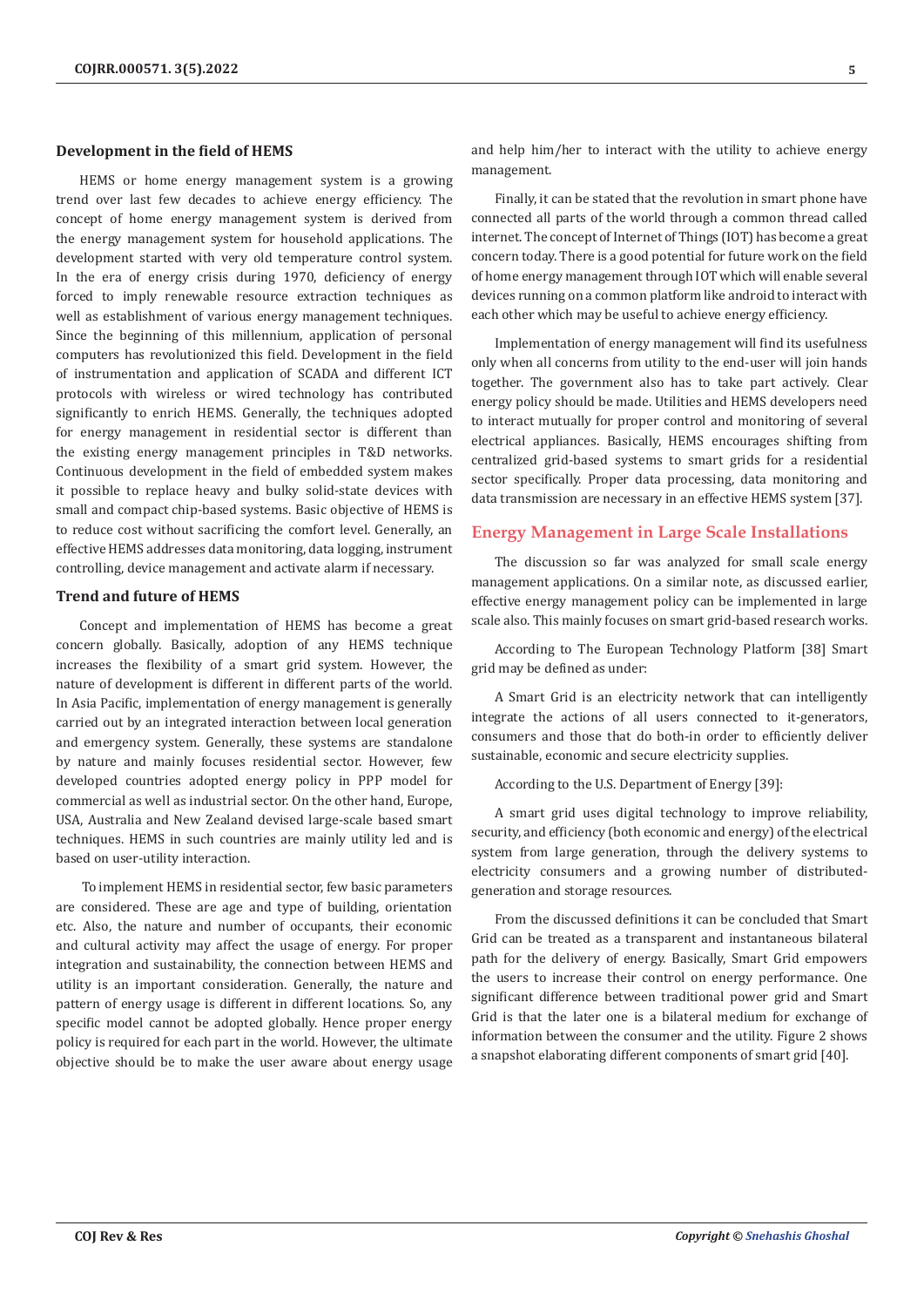

**Figure 2:** Components of Smart Grid [40].

# **Attributes of smart grid**

According to different literature survey conducted, attributes of smart grid can be listed under as [40-45]:

- A. Smart Grid empowers the consumer to optimize the energy usage at their end so that energy efficiency as well as sustainable development is achieved. Smart Grid activates demand response and demand side management through the integration of smart meters, smart appliances, micro level generation and storage of electricity.
- B. Smart Grid establishes interconnection and intermittency among several generation and storage options.
- C. It efficiently optimizes assets by effective delivery system (rerouting power, automatic operation) which decides when and what is needed at any instant of time.
- D. Resiliency is an added advantage for Smart grid. Under any emergency situation such as disaster, physical or cyber-attack, energy is supplied reliably and securely if provided with selfhealing mechanism.
- E. Power quality supplied through such a system is very up to the mark specially for operating sophisticated equipment.

# **Evolution of smart grid**

Different utility companies providing power in different geographical locations with the help of similar technologies thereby adopting inherent constraints. Smart Grid can overcome this situation by adopting demand specific methodologies thereby increasing system flexibility. Although, the implementation of traditional grid system is dominated by socio-economic, geographical, or political issues, their basic topology is same. Existing power system is basically a unilateral approach for delivering power form the power plant to the end user. But the problem with this system is that any unexpected surge in demand exhausting the designed limit across the distribution network which may cause several component failures or even blackouts. This was evident particularly in the distribution network. The concept of Smart Grid was adopted at the bottom of this hierarchy. Increasing rates of fossil fuels and lack of instantaneous generation at distribution line to meet sudden demands motivated utility companies to reorganize the distribution network in such a fashion so that demand side management is maintained along with revenue protection. Automated Meter Reading (AMR) system enabled the utility companies to read and monitor data related to energy usage of consumer from remote location. Figure 3 shows about the evolution of Smart Grid in a graphical manner [45].



**Figure 3:** Evolution of Smart Grid in a Graphical Manner [45].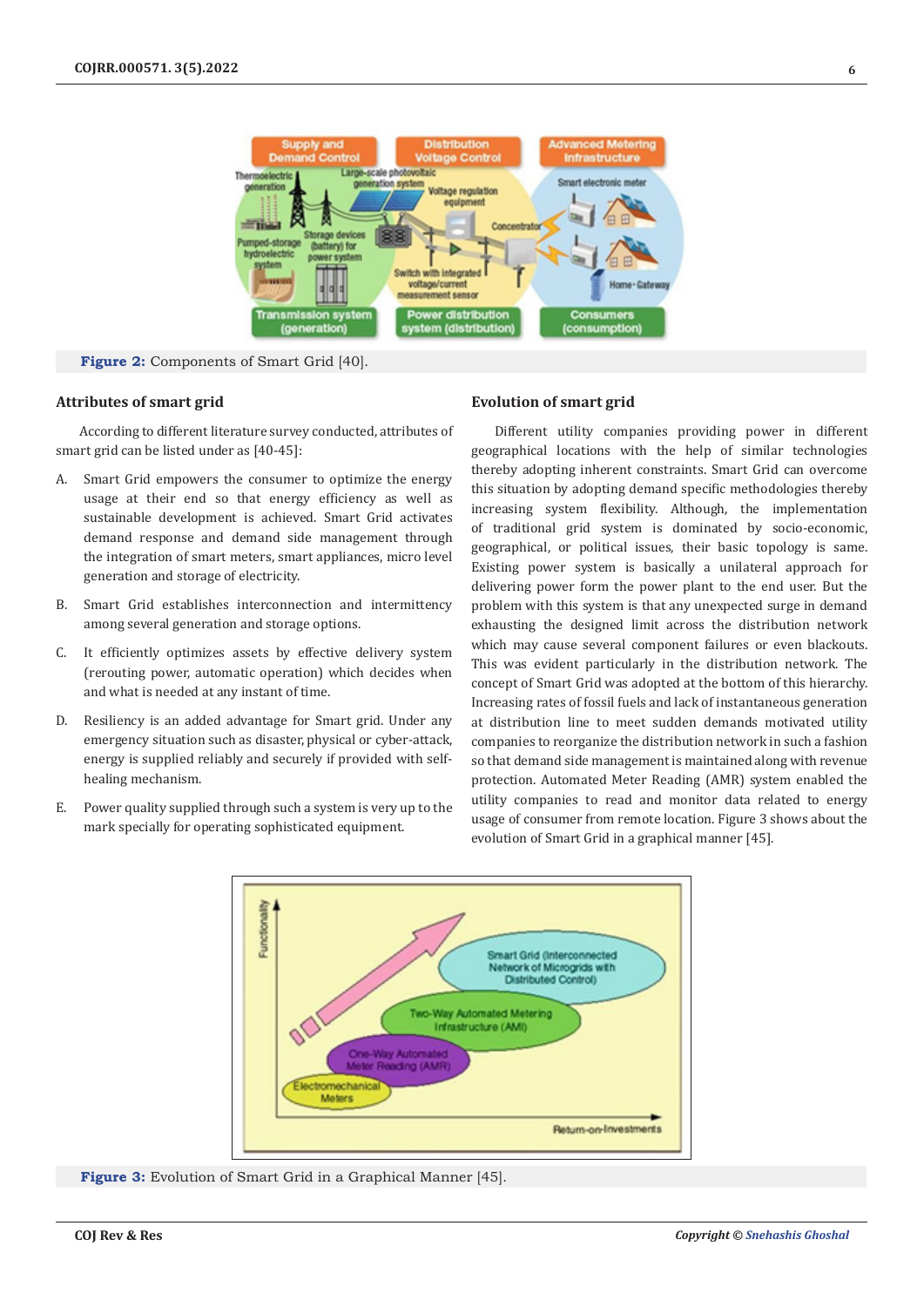But the problem regarding the one-way communication was not solved by AMR. This problem was solved by adopting advanced metering infrastructure (AMI) [11]. This enabled an effective two-way communication system to access customer service level parameters on real time basis. The added advantage of such a system is that it can provide a limit to control energy consumption. The concept of distributed generation also helped to build up in achieving energy management. Saha et al. [46] conducted a study to integrate DG into distribution systems to meet the increasing load demand.

## **Components of smart grid**

Components of a Smart Grid can be mentioned as under:

- 1. Monitoring and control technology component
- 2. Transmission subsystem component
- 3. Smart devices interface component
- 4. Intelligent grid distribution subsystem component
- 5. Storage component
- 6. Demand side management component

Generally utility owned energy management system is also known as distributed management system or DMS. Basic objective of DMS is to monitor and control the distribution network in a reliable as well as efficient manner [47]. Storey et al. [48] conducted a study to account different constraints such as unbalanced load flow, fault location, integration with transmission system, Volt/ Var optimization etc. Ipakchi et al. [49] reported that DMS fails to offer operational capabilities required for managing a large number of distributed and demand side resources due to distributed nature of system performance. In this context DMS may found its usefulness. Palensky et al. [50] classified DMS into following four categories:

- A. Energy efficiency including permanent changes on equipment thereby improving physical properties of the system. Sometimes, energy conservation [51] focusing on behavioral activities to achieve efficient usage of energy may also know as energy efficiency.
- B. Time of Use (TOU) enacts the concept for penalty as well as reward to the consumer. According to this, any customer drawing energy during high demand periods are penalized whereas may be rewarded at a discounted rate whenever the demand is low.
- C. Demand Response (DR) optimizes load scheduling as per the following [52]: incentive-based DR: Direct Load Control (DLC). time-basedrates DR: Critical peak pricing or real time pricing.
- D. Spinning Reserve (SR) gives a concept where loads are treated as negative. It can be related with droop control over the grid [53].

 Few energy management systems were made to monitor the energy in distribution system by adopting the concept of Virtual

Power Plant (VPP) [54]. Loads can act as virtual storage by proper demand shifting technique. Accumulation of several loads in considerable size can be an alternative to the traditional electricity storage system [55]. The main feature of VPP is increased reliability in terms of availability. However smart loads are required to implement such a development in order to shift virtual storage as and when required to avoid any problem arising during emergency situations. Nagesh et al. [56] conducted a study about real time architecture on Smart Grid to provide real time demand and price feedback based on aggregate load conditions in order to monitor smart appliances. The control procedure was done in such a way that in case of a peak demand, the demand was distributed in several directions to reduce load variability.

### **Energy management in electric vehicle**

Recently, the concept of Electric Vehicle (EV) has gained attention to the researchers. Advancement in power electronics has revolutionized manufacturing of eco-friendly electric vehicles. But the inherent drawback in EV is its high cost due to battery. From its origin, transportation sector has been a significant contributor of Greenhouse Gases (GHG). Conventional vehicles operate with different types of Internal Combustion (IC) engines. EV is one of the promising solutions to decrease the global GHG emission. Inclusion of electricity- powered vehicle reduces operating cost than gaspowered vehicles. Generally, vehicles can be classified in three different classes: Internal Combustion Engine Vehicles (ICEV), Hybrid Electric Vehicles (HEV) and all Electric Vehicles (AEV). In hybrid vehicles, the concept of hybridization factor (HF) is used in which power developed in electric motor and ICE is taken into account [57,58]. For an EV, 33.7 kWh of electricity represents the same amount of energy as provided by one gallon gasoline [59,60]. Operating zone of vehicles should be considered during design. However, availability of energy resources, environmental factor and weather conditions should be considered. The basic objective behind EV is to utilize renewable resources as fuel either in form of fuel cell or by flywheel. Apart from transportation, EV can also be utilized as a mobile electricity storage system.

# **Conclusion**

Implementation of energy management will be successful only if all concerns from utility to the end-user will join hands together actively. The government also has a major role to play in this matter. A clear and case specific energy policy should be formulated with a mandate of implementing energy management in all sectors with periodic energy audit according to the globally accepted standards. Proper awareness programs should be organized to make people understand that energy management is for the benefit for all. A governing body should be formed to monitor energy management scenario in different sectors. Utilities and users along with developers of energy management programs need to interact mutually for proper control and monitoring of different electrical appliances.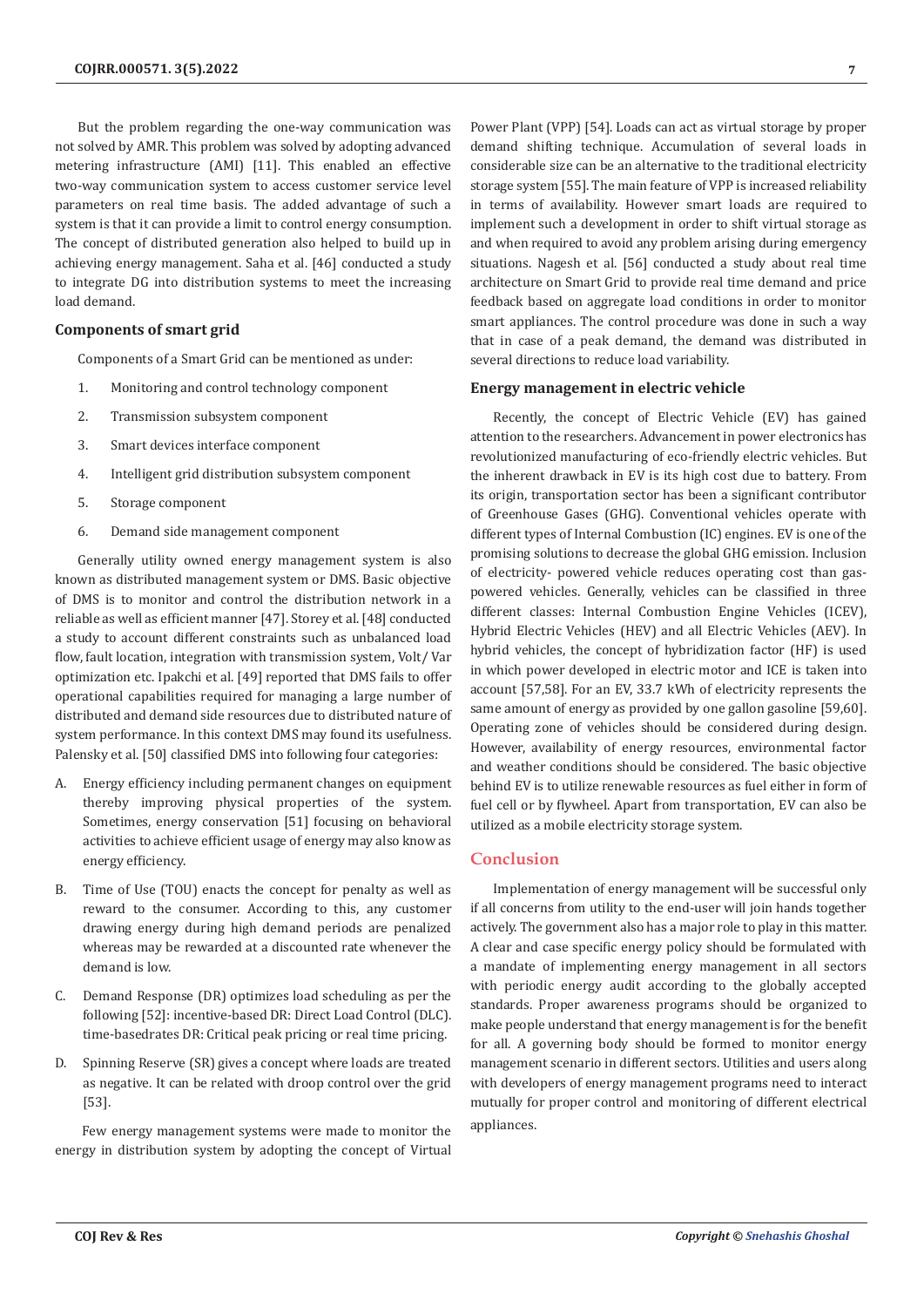## **References**

- 1. International Organization for Standardization (2011) DIN ENISO 50001 Energy management systems requirements withguidance for use. Berlin, Beuth Verlag, Germany.
- 2. Javieda T, Rackowa T, Frankea J (2015) Implementing energy management system to increase energy efficiency in manufacturing companies. Procedia CIRP 26: 156 -161.
- 3. Dasheng Lee n, Chin-Chi-Chi-Cheng (2016) Energy savings by energy management systems: A review. Renewable and Sustainable Energy Reviews 56: 760-777.
- 4. Egon Müller, Romina Poller, Hendrik Hopf (2013) Manuela Krones, Enabling Energy Management for Planning Energy-Efficient Factories. Procedia CIRP 7: 622-627.
- 5. Lunt PAVa, Ball PDb, Kaladgew Sc (2015) Integrating energy efficiency into industrial strategy -a case study from the European aerospace sector. Procedia CIRP 26: 241-246.
- 6. Ilze Dzene, IlzePolikarpova, Liga Zogla, Marika Rosa (2015) Application of ISO 50001 for implementation of sustainable energyaction plans. Energy Procedia 72: 111-118.
- 7. Dzene I, Rosa M, Blumberga D (2011) How to select appropriate measures for reductions in negative environmental impact? Testing a screening method on a regional energy system. Energy 36(4): 1878- 1883.
- 8. Vigants H, Blumberga D, Veinbergs I (2014) Demand side management in pellet production: Internal and external factors. Environmental and Climate Technologies 14: 30-35.
- 9. Farhangi H (2010) The path of the smart grid. IEEE Power Energy Mag 8(1): 18-28.
- 10. Asare-Bediako B, Ribeiro PF, Kling WL (2012) Integrated energy optimization with smart home energy management system. Innovative Smart Grid Technologies.
- 11. Gungor VC, Sahin T, Kocak S, Ergut C, Buccella C, et al. (2011) Smart grid technologies; communication technologies and standards. IEEE Trans Ind Inform 7(4): 529-539.
- 12. Harkin S (2011) Home energy management in Europe, Delta Energy & Environment.
- 13. Rahimi F, Ipakchi A (2010) Demand response as a market resource under the smart grid paradigm. IEEE Trans Smart Grid 1(1): 82-88.
- 14. Roozbehani M, Dahleh MA, Mitter SK (2012) Volatility of power grids under real-time pricing. IEEE Trans Power Syst 27(4): 1926-1940.
- 15. Hansen TM, Roche R, Suryanarayanan S, Maciejewski AA, Siegel HJ (2015) Heuristic optimization for an aggregator-based resource allocation in the smart grid. IEEE Trans Smart Grid 6(4):1785-1794.
- 16. Khan AA, Razzaq S, Khan A, Khursheed F (2015) HEMSs and enabled demand response in electricity market: An overview. Renew Sustain Energy Rev 42: 773-785.
- 17. Vardakas JS, Zorba N, Verikoukis CV (2015) A survey on demand response programs in smart grids: pricing methods and optimization algorithms. IEEE Commun Surv Tutor 17(1): 152-178.
- 18. Gyamfi S, Krumdieck S, Urmee T (2013) Residential peak electricity demand response highlights of some behavioural issues. Renew Sustain Energy Rev 25: 71-77.
- 19. Zipperer A, Aloise-Young PA, Suryanarayanan S, Roche R, Earle L, et al. (2013) Electric energy management in the smart home: perspectives on enabling technologies and consumer. Proc IEEE 101(11): 2397-2408.
- 20. Li X, Wen J (2014) Review of building energy modeling for control and operation. Renew Sustain Energy Rev 37: 517-537.
- 21. Grandjean A, Adnot J, Binet G (2012) A review and an analysis of the residential electric load curve models. Renew Sustain Energy Rev 16(9):6539-6565.
- 22. Costanzo GT, Zhu G, Anjos MF, Savard G (2012) A system architecture for autonomous demand side load management in smart buildings. IEEE Trans Smart Grid 3(4): 2157-2165.
- 23. Haider HT, See OH, Elmenreich W (2016) A review of residential demand response of smart grid. Renew Sustain Energy Rev 59: 166-178.
- 24. Sechilariu M, Wang BC, Locment F (2014) Supervision control for optimal energy cost management in DC microgrid: Design and simulation. Int J Electr Power Energy Syst 58: 140-149.
- 25. Rocha P, Siddiqui A, Stadler M (2015) Improving energy efficiency via smart building energy management systems: A comparison with policy measures. Energy and Buildings 88(1): 203- 213.
- 26. Celika B, Rochea R, Siddharth S, Bouquaina D, Miraouia A (2017) Electric energy management in residential areas through coordination of multiple smart homes. Renewable and Sustainable Energy Reviews 80: 260-275.
- 27. Yalcinates M, Hagen WT, Kaya A (2015) An analysis of load reduction and load shifting techniques in commercial and industrial buildings under dynamic electricity pricing schedules. Energy and buildings 88: 15-24.
- 28. Evans JW (1989) Energy management system survey of architectures. Computer Applications in Power. IEEE Computer Applications in Power 2(1): 11-16.
- 29. Asare-Bediako B, Vanalme GMA, Nguyen PH, Kechroud A, Kling WL (2010) Bi-directional power flow management using MAS-based active network -laboratory setup design and implementation. Universities Power Engineering Conference (UPEC), p.1-6.
- 30. Moen RL (1979) Solar energy management system. IEEE 18th Conference on Decision and Control and Symposium on Adaptive Processes, pp.917- 919.
- 31. Jordan Cordova, Asare-Bediako, Vanalme GMA, Kling WL (2011) Overview and comparison of leading communication standard technologies for smart home area networks enabling energy management systems, Universities. Power Engineering Conference (UPEC), pp.1-6.
- 32. Miguel P, Neves L, Martins AG (2014) Methodology to simulate the impact of a large deployment of a residential energy management system in the electricity grid. Electr Power Syst Res 116: 399-407.
- 33. Chen C, Wang J, Heo Y, Kishore S (2013) MPC-based appliance scheduling for residential building energy management controller. IEEE Trans Smart Grid 4(3):1401-1410.
- 34. Agnetis A, de Pascale G, Detti P, Vicino A (2013) Load scheduling for household energy consumption optimization. IEEE Trans Smart Grid 4(4): 2364-2373.
- 35. Zehir MA, Bagriyanik M (2012) Demand side management by controlling refrigerators and its effects on consumers. Energy Convers Manag 64: 238-244.
- 36.(2008) National Energy Technology Laboratory, U.S. Department of Energy, Advanced metering infrastructure, Tech. Rep.
- 37. Tolbert L, Qi H, Peng F (2001) Scalable multi-agent system for realtime electric power management, Power Engineering Society Summer Meeting, pp. 1676-1679.
- 38.(2006) European Commission. European smart grids technology platform: vision and strategy for Europe's electricity.
- 39.(2009) Department of Energy US. Smart grid system report.
- 40.(2013) Mitsubishi Electric. Environmental technology R&D achievements.